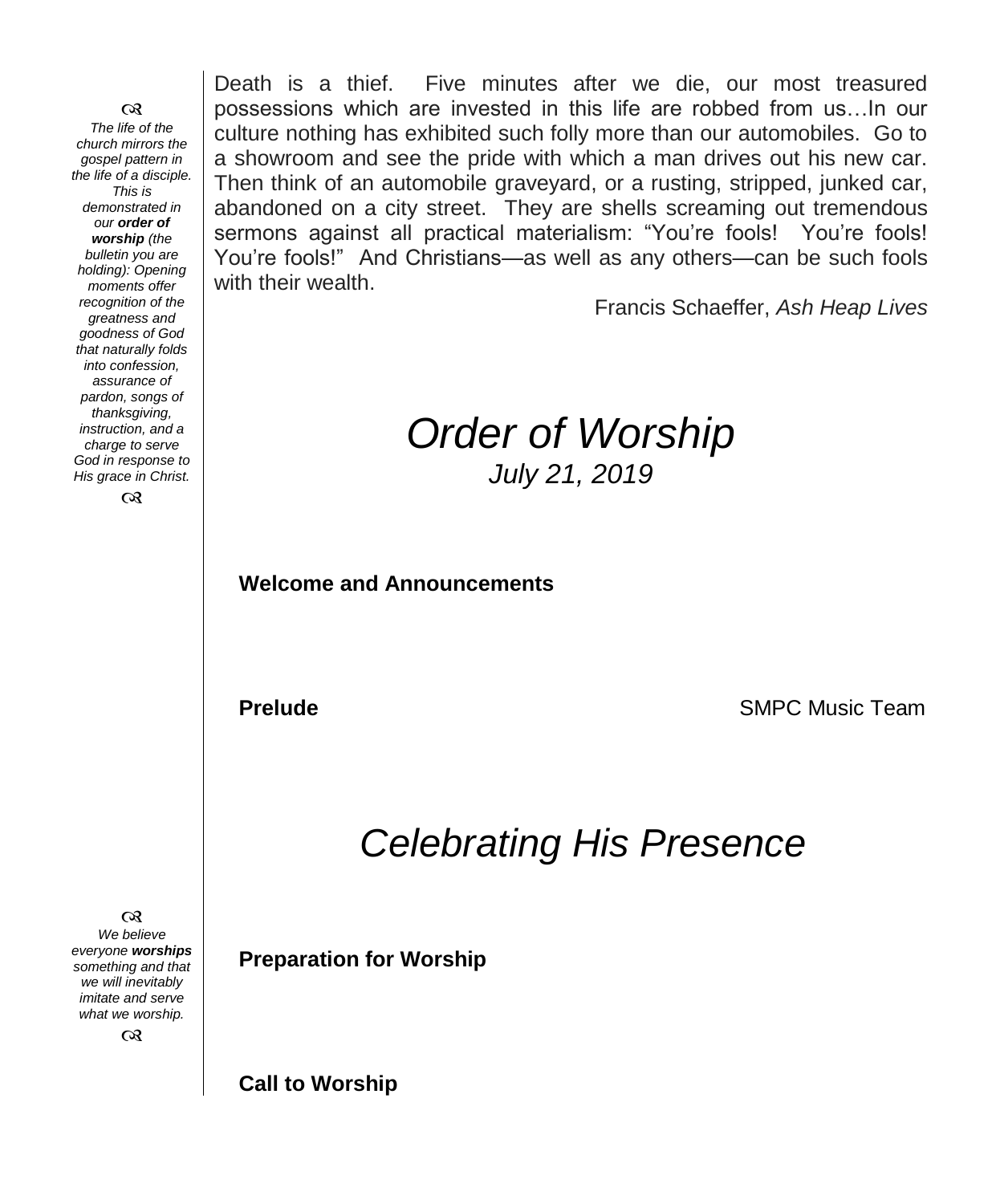# *Praise to the Lord, The Almighty*

Praise to the Lord, the Almighty, the King of creation! O my soul, praise Him, for He is thy health and salvation! All ye who hear, now to His temple draw near; Join me in glad adoration!

Praise to the Lord, who o'er all things so wondrously reigneth, Shelters thee under His wings, yea, so gently sustaineth! Hast thou not seen how thy desires e'er have been Granted in what He ordaineth?

Praise to the Lord! O let all that is in me adore Him! All that hath life and breath, come now with praises before Him! Let the Amen sound from His people again; Gladly for aye we adore Him.

> Let the Amen sound from His people again; Gladly for aye we adore Him.

**Invocation**

**A Gospel Moment** 

#### **The Prayer of Confession and Repentance**

O Lord, You who are all merciful, take away my sins from me and kindle within me the fire of Your Holy Spirit. Take away this heart of stone from me and give me a heart of flesh, a heart to adore You, a heart which will delight in You, love You, and please You, for Christ's sake.

 $\infty$ *The gospel moment is a time we use to remind people of the death and resurrection of Jesus Christ. By His obedience we are justified, and by His death we are reconciled to God. As we apprehend this we are ready to confess our sin.*  $\infty$ 

 $\infty$ 

*Since we understand that we are redeemed sinners, we agree with God about our sin to the end that we might be confirmed in the forgiveness and absolution we have in Christ. This pattern of confession makes way for affirmation and confirmation of God's covenant promise that He assures every believer of pardon for the sake of Christ's obedience and substitution.*  $\alpha$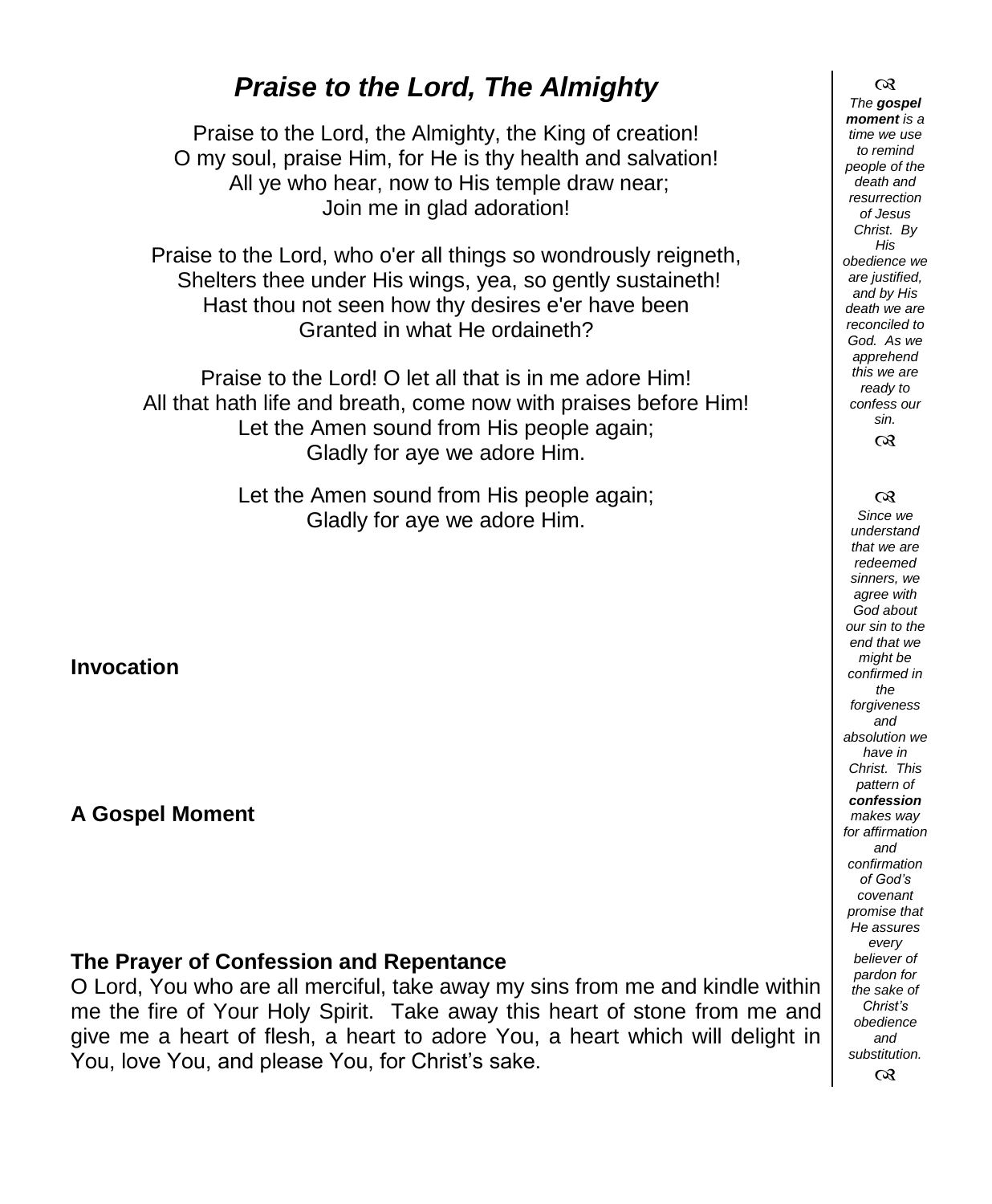$\infty$ *For assurance of pardon, the man who has faith is the man who is no longer looking at himself and no longer looking to himself. He looks entirely to the Lord Jesus Christ and His finished work, and rests on that alone". –Martyn Lloyd-Jones*  $\infty$ **Assurance of Pardon** *People:* Thanks be to God! *Create In Me a Clean Heart* Create in me a clean heart. O God, And renew a right spirit within me. Create in me a clean heart. O God, And renew a right spirit within me. Cast me not away from Thy presence, O Lord, And take not Thy Holy Spirit from me. Restore unto me the joy of Thy salvation, And renew a right spirit within me. Create in me a clean heart. O God, And renew a right spirit within me. Create in me a clean heart. O God, And renew a right spirit within me. **The Blessing** *Minister:* The grace of God be with you. *People:* And also with you.

**Greeting One Another in the Name of the Lord**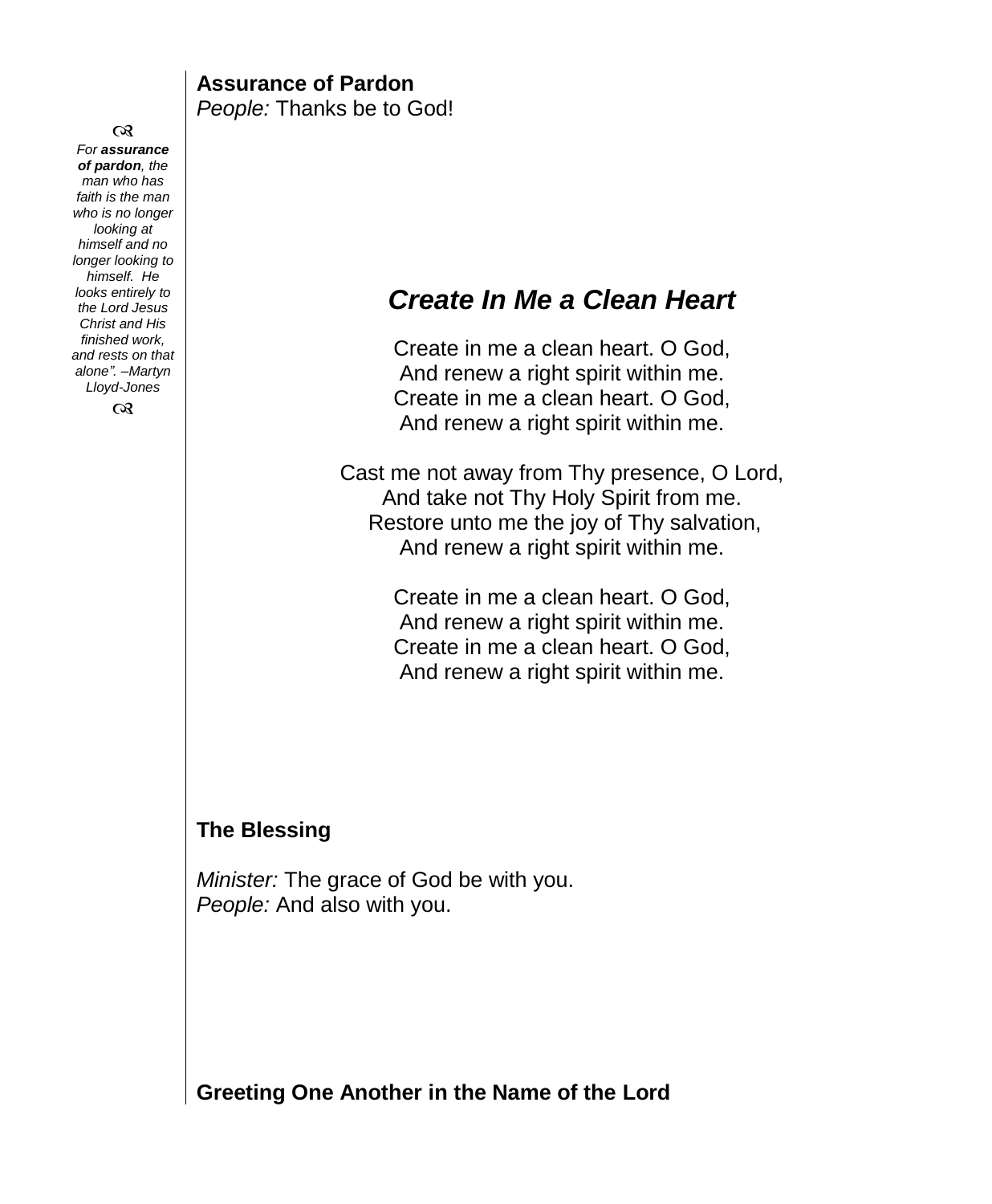# *Experiencing Renewal*

# *You Do All Things Well*

Mountain maker, ocean tamer, Glimpses of You burn in my eyes, The worship of heaven fills up the skies.

*Chorus:* You made it all, said "Let there be" And there was—all that we see, The sound of Your voice, the works of Your hands, You do all things well, You do all things well.

Star creator, wind breather, The strokes of Your beauty, brushed through the clouds, Light from the heavens, touching the ground. *(chorus x 2)*

You do all things well. You do all things well.

# *All Heaven Declares*

All heaven declares the glory of the risen Lord. Who can compare with the beauty of the Lord? Forever He will be the Lamb upon the throne. I gladly bow the knee and worship Him alone.

I will proclaim the glory of the risen Lord. Who once was slain to reconcile man to God. Forever You will be the Lamb upon the throne. I gladly bow my knee and worship You alone.

Forever You will be the Lamb up on the throne. I gladly bow my knee and worship You alone, I gladly bow my knee and worship You alone.

 $\infty$ *Now that we have reenacted the story of the gospel as a church community. We now experience the renewal merited for us by Jesus Christ. We express this renewal in our singing praises to Jesus for His great mercy towards us.*  $\infty$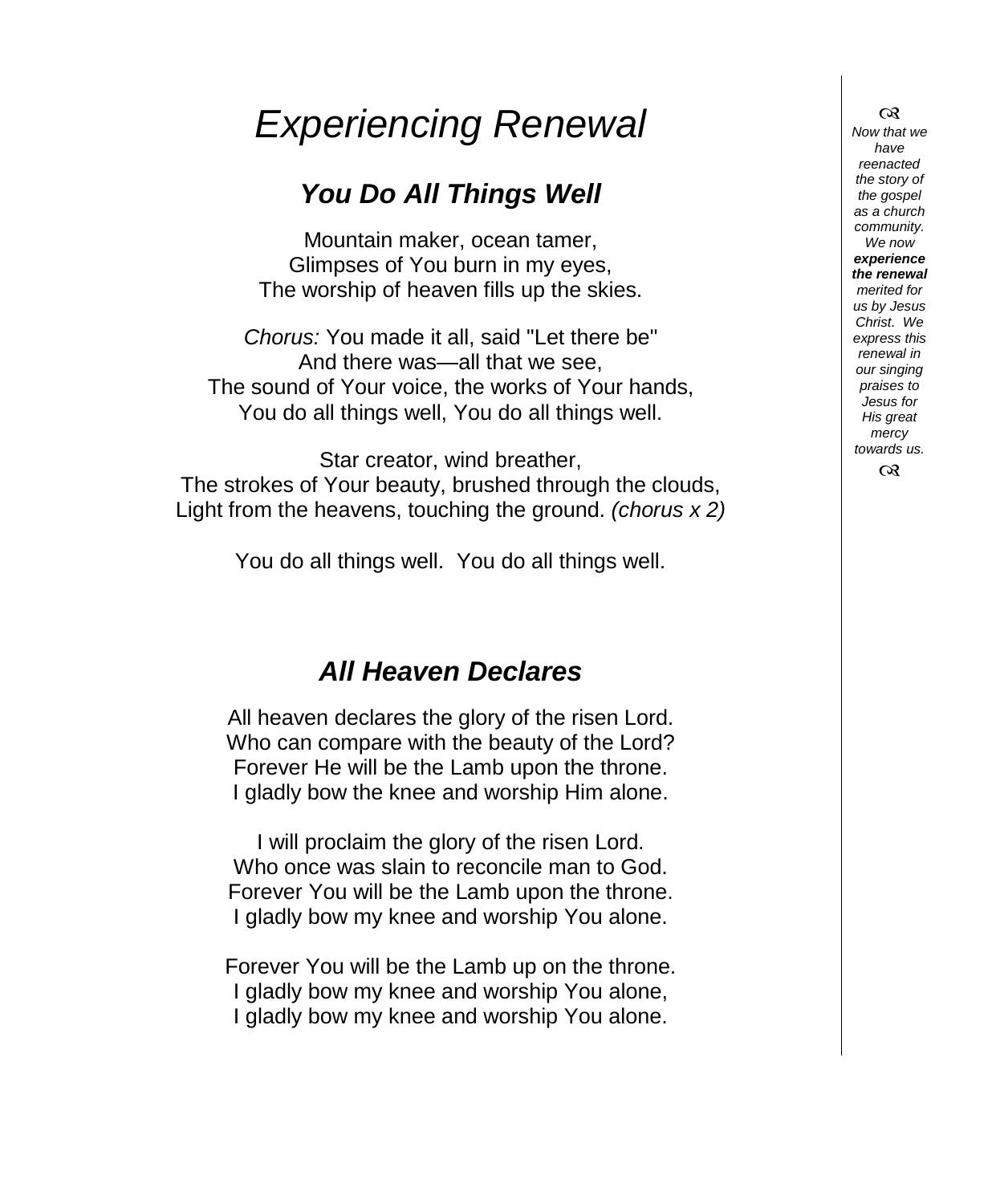#### **Pastoral Prayer**

#### $\infty$

*Jesus, our shepherd, prays with us and for us. We pray the pastoral prayer expecting the Holy Spirit to minister Jesus' benefits to us as He prays for us.*  $\infty$ 

 $\infty$ *(children 4-6 years are dismissed to Children's Church at this time)*  $\infty$ 

### **Song of Preparation to Hear God's Word**

### *Psalm 62*

My soul finds rest in God alone, my rock and my salvation, A fortress strong against my foes, and I will not be shaken. Though lips may bless and hearts may curse, and lies, like arrows, pierce

me,

I'll fix my heart on righteousness, I'll look to Him who hears me.

Find rest, my soul, in God alone, amid the world's temptations. When evil seeks to take a hold, I'll cling to my salvation; Though riches come and riches go, don't set your heart upon them. The fields of hope in which I sow are harvested in heaven.

*Chorus:* Oh, praise Him, hallelujah! My delight and my reward. Everlasting, never failing, my Redeemer, my God.

I'll set my gaze on God alone, and trust in Him completely; With ev'ry day pour out my soul, and He will prove His mercy. Though life is but a fleeting breath, a sigh too brief to measure, My King has crushed the curse of death, and I am His forever.

*(repeat chorus twice)*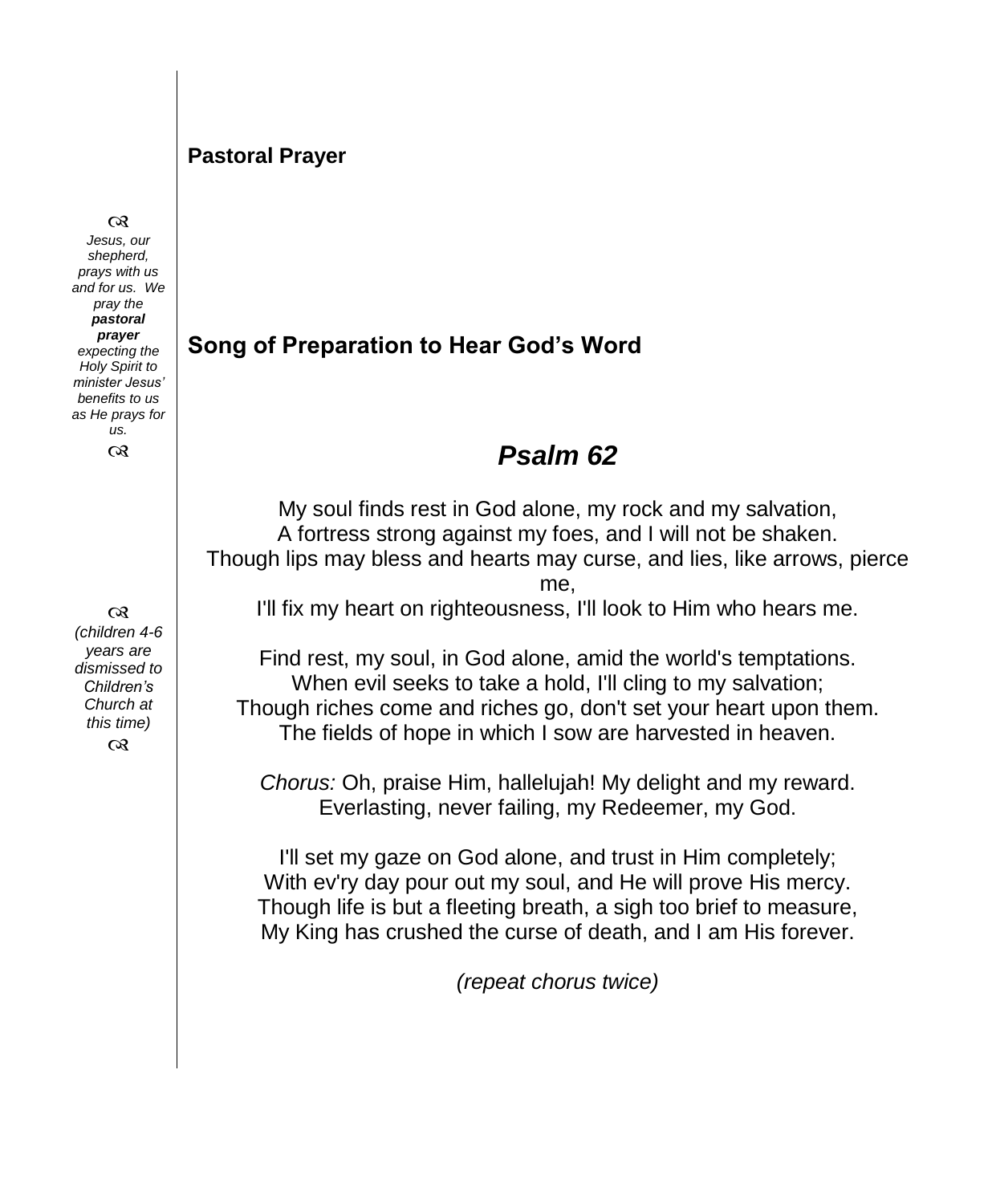# *Deepening Our Commitment*

#### **Preaching of the Word** Pastor Tim Posey

Series: God's Unfaithful Wife "Finding Home" Hosea 9:1-17 Theme: *A New Exodus*

Introduction:

I. The Exodus reversed

II. The Exodus renewed

III. A home for us

Conclusion:

 $\infty$ *Since Jesus Christ has committed Himself to us in the laying down of His precious life, we are reminded of this in the preaching of the Word and likewise called to a daily, deepening commitment to follow after Him.*  $\infty$